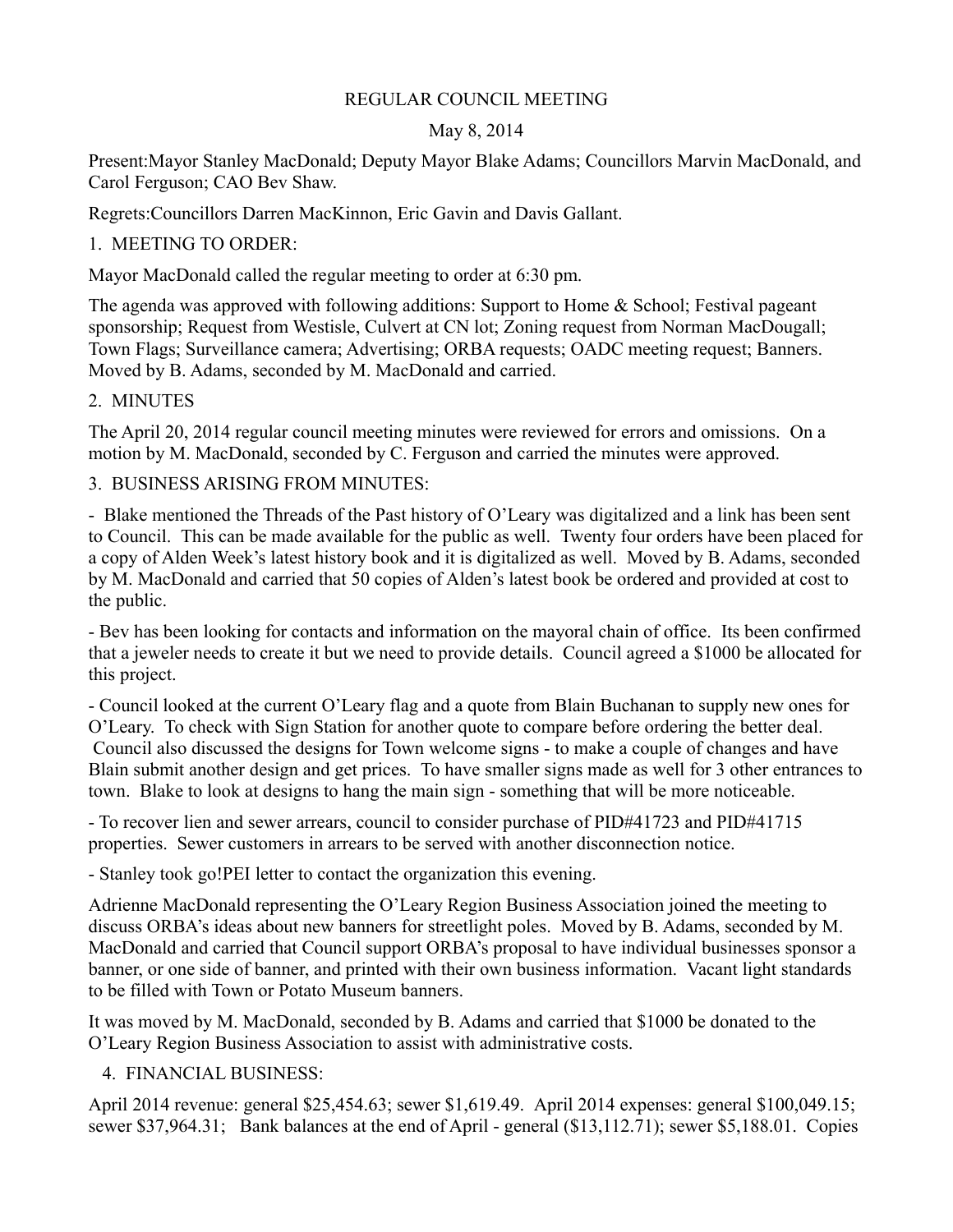of budget update to April 30/14 circulated to Council. No motion made to approve financial report.

Council agreed that new signs, banners and landscaping to Collicutt property will be paid from Special Projects budget allocation.

Council discussed providing financial assistance for Dewar Oulton's 4 unit apartment development project as developer is absorbing total cost of installing sewer lines on his property instead of on Barclay Road which would be the Utility's responsibility. To research how other municipalities administer such incentives, research policy draft and legal agreement with developer.

### 5. NEW BUSINESS

1. Chairperson's report

Stanley's report circulated to Council.

2. Administrator's report

Written report circulated to Council and included damaged streetlights issue. Moved by B. Adams, seconded by C. Ferguson and carried that both streetlights be welded and have globes replaced and to seek compensation for costs from the courts for the vandalism case and from Kevin Matthews for the other.

## 3. Reports from Departments

Development & Tourism - Blake reported the draft Official Plan, Bylaws and maps are finally ready. Public meeting is planned for May 27th.

Fire Department - Chief Perry's report circulated to Council. Marvin also reported that ongoing issues with Eastlink emergency phone lines are unacceptable. Moved by M. MacDonald, seconded by B. Adams and carried that Bev have the problem rectified by changing provider. To check with Aliant for better rate if they take over all phones.

Streets, sidewalks, sanitation & properties - Circulated to Council.

Sanitation report - not available.

Recreation report - weekly updates circulated to council.

Police Report - Written RCMP report for April circulated. Darren also submitted a report on his meeting with RCMP Superintendent Joanne Crampton, Head of Major Crimes Unit.

4.. HR policy - It was agreed that due to the low attendance of council members this evening that adoption of the HR policy be tabled to next meeting. Moved by B. Adams, seconded by M. MacDonald and carried that new Recreation Director job description be adopted.

5. Honorarium bylaw - The second reading of the Town of O'Leary Honorarium Bylaw approved on a motion by M. MacDonald, seconded by C. Ferguson and carried.

6. Streetlights - dealt with in Administrator's report.

7. Flower beds & baskets - Council agreed that flower baskets will not be ordered this year due to additional banners proposed. Three small ones to be ordered for complex deck. Bev reported that Pauline may not be available to do flower beds this year due to other employment and if so to offer to Pam Roche for \$12.00 per hour.

8. Oulton building permit - Moved by M. MacDonald, seconded by C. Ferguson and carried that permit application from Dewar Oulton for construction of 4 unit apartment building at 71 Barclay Road valued at \$400,000 be approved.